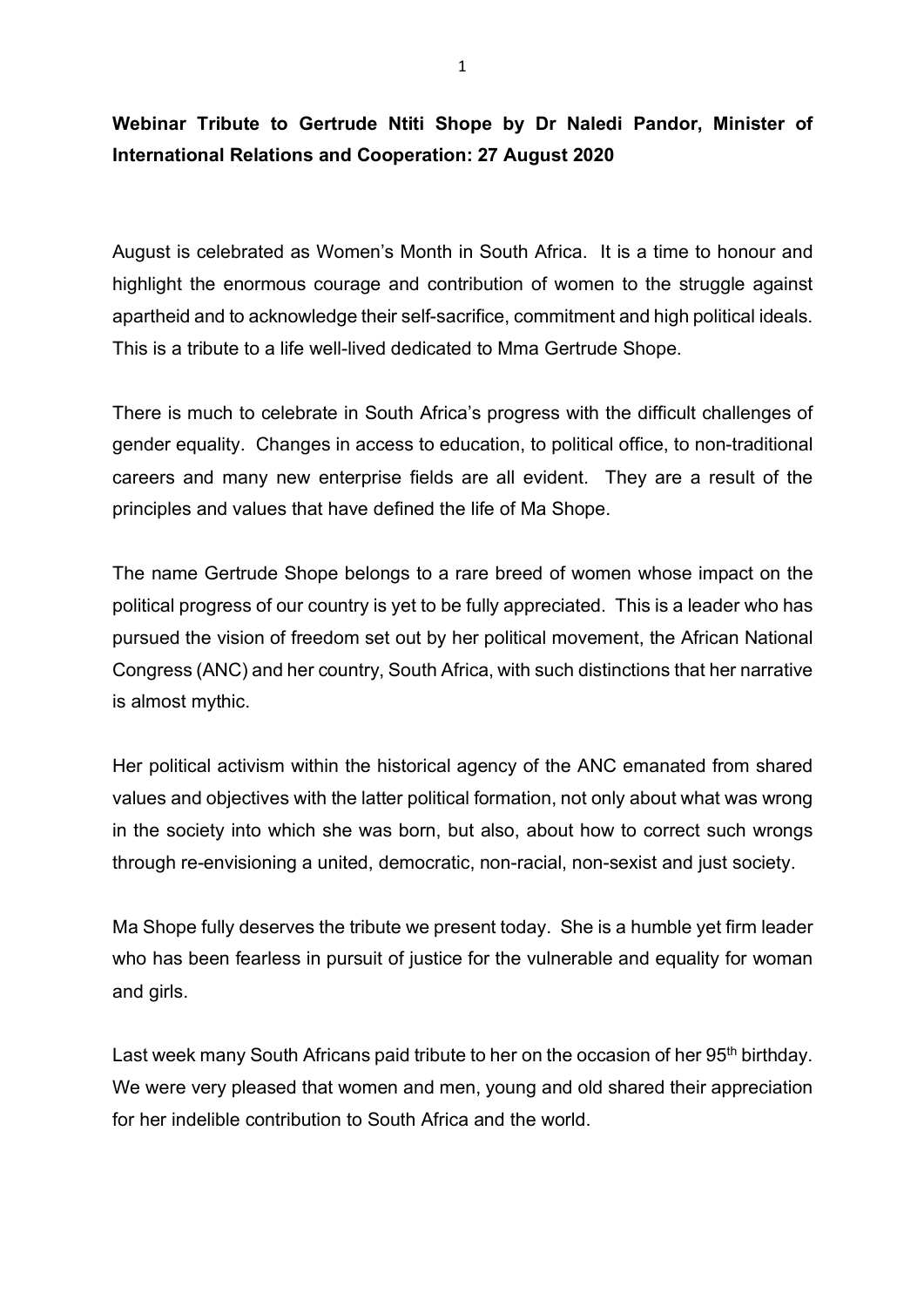Her self-effacing modesty masks a never-say die spirit. It is a spirit that defied the odds, sustained her fight for liberation and animated her contribution to the blossoming freedom and democracy that flourished after April 1994.

A warrior against gender oppression, a warrior against racial oppression and a warrior against the oppression of workers, Ma Shope lived a life in the service of all that which was ideally lovely in the domain of human experience.

During her lifetime she has carried out these exacting roles with exemplary fortitude and rare commitment.

Equipped with a perceptive mind, she developed a sharpened grasp of the multidimensional nature of oppression, ably dissecting the underlying nexus between racial, gender and class oppression that shaped South Africa's history, defined our very notion of being human and bequeathed to us the baneful legacy that continues to toxify post-apartheid political imaginary.

Very early on in our history when the reigning social mystifications legitimated gender inequality even within what was supposed to be progressive liberation politics, Ma Shope refused to concede ground. She knew that gender was a social construct, knew no colour, and was maintained by legitimising mythology which served entrenched patriarchal interests.

In this sense she is among the pioneers who not only fought against the socio-political practice of gender erasure but also, posited both the possibility and desirability of gender equality as a presupposition of the very definition of the idea of freedom. She therefore resolved to breakdown the invidious social mould that sought to define women as perpetual underlings.

Her prosecution of the liberation struggle was in turn shaped by this macrounderstanding of the historical architecture of South Africa's oppression.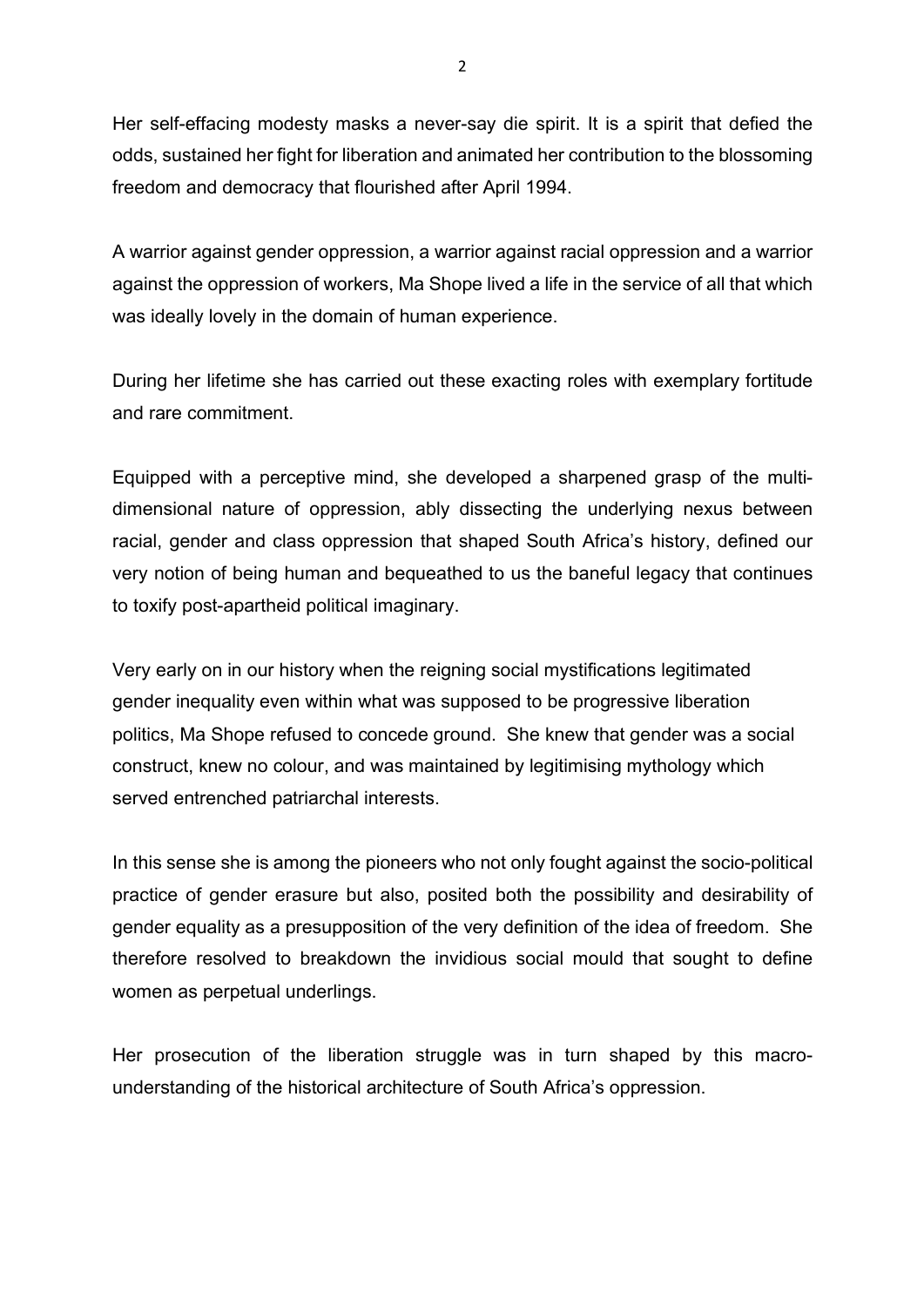Few are women and men who have served the noble cause of liberation of humankind for sixty-six odd years with such impeccable dedication, both within and outside their country of birth, without ever putting a single foot wrong.

She continued to be an avid exponent of gender agenda and workers' rights during her exile travails, during which she lived all over the world, including Prague, Botswana, Tanzania, Czechoslovakia, Zambia, and Nigeria.

Her deep impulses for gender equality took her struggles all over the world, including Nairobi Women's Meeting to which she led the ANC delegation. This deeper understanding of the intersection of oppression enabled her to work for the World Federation of Trade Unions, allowing her to develop an acute international perspective of the workers' exploitation.

A product of this turbulent history, she has emerged from it a well-rounded revolutionary, who would continue to enrich the human experience after the watershed April 1994 democratic breakthrough. As a Parliamentarian, she served the democratic government with honour, while championing the cause of gender equality by heading up the ANC Women's League between 1991 and 1993.

Even in retirement, Ma Shope exudes an air of majesty and dignity as a sage of the age belonging to the same illustrious historical galaxy of revolutionaries that include Charlotte Maxeke, Ruth First, Fatima Meer, Hellen Joseph, Sophia de Bryn, Ruth Mompati, Lillian Ngoyi, and many more.

As I conclude this tribute, let me say to you Ma Shope: thank you for all that you have been, done and said for the oppressed people of the world, be they workers, black people or women. On this women's month, we thank you as women for insisting on our visibility on the agenda of history. I believe every celebration of women's month is an ode to you and your splendid generation.

When the definitive history of the nobility of the struggle against the oppression of humanity by another is finally committed to paper, the name Gertrude Ntiti Shope will enjoy pride of place in it!!!